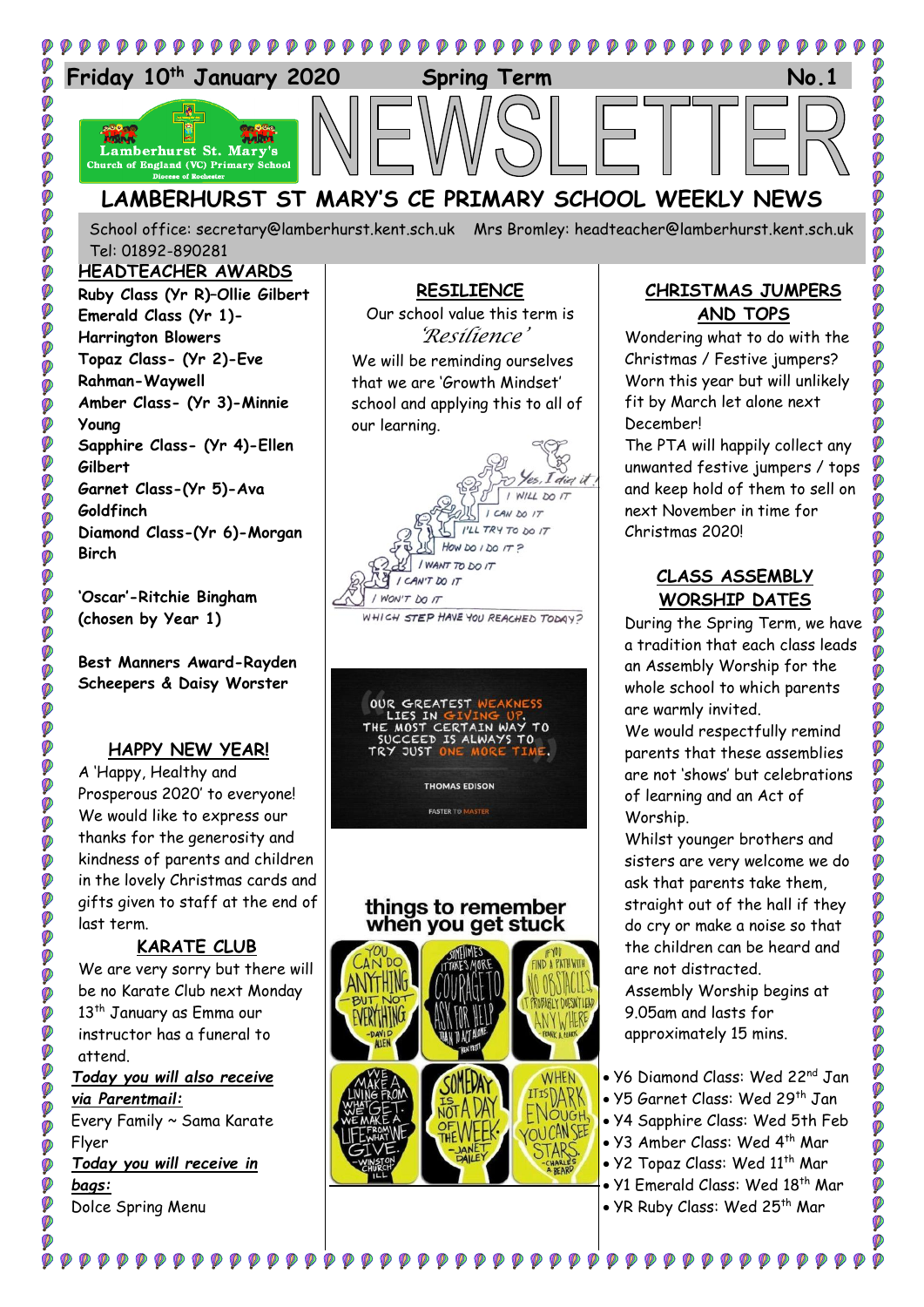**FOREST SCHOOL LESSONS**

Ø

Ø

**POOOOO** 

0000000

**P** Ó

00000

OOOOO

0000

O

**OCCO** 

000

O O O O O O O O

Ø

ø

00000

O

Ø

**DOO** 

ø

Ø

A reminder that Forest School Lessons continue again this week with Year 5.

Children will need to come to school dressed suitably for outdoor learning in all weather…rain or shine, sun or snow! There may be some adjustments to timetables in the event of high winds or very severe weather conditions. Each class will, be split into two groups to attend either the morning or afternoon session on each day.

The dates for each year group for the rest of the year are as follows:

8<sup>th</sup>, 15<sup>th</sup>, 22<sup>nd</sup> Jan – Y5 29<sup>th</sup> Jan, 5<sup>th</sup>, 12<sup>th</sup> Feb - Y6 26<sup>th</sup> Feb, 4<sup>th</sup>, 11<sup>th</sup> Mar - Y1 18<sup>th</sup>, 25<sup>th</sup> Mar, 1st Apr - Y2 22<sup>nd</sup>, 29<sup>th</sup> Apr, 6<sup>th</sup> May - Y3 13<sup>th</sup>, 20<sup>th</sup> May, 3<sup>rd</sup> Jun - Y4 10<sup>th</sup>, 17<sup>th</sup>, 24<sup>th</sup> Jun - Y5 1 st, 8th, 15th Jul – Joint Y6 & YR

## **SPRING TERM 3 & 4 DATES**

Term dates for this year are on our school website and are also added to the end of the newsletter each week. This term is Term 3. We break up for Half Term on Friday 14th February at 3.20pm or after clubs.

Pupils return to school on Tuesday 25th Feb with all school clubs running as usual. Music pupils taught by Mrs Pitts on a Monday will have their lessons at another time during that week. We break up for Easter on Wednesday 1st April at

3.20pm or after clubs and return to school on Monday 20th April.

#### ${\color{red}\blacklozenge\color{blacklozenge\color{blacklozenge\rho}} \mathcal{P} {\color{red}\blacklozenge\color{blacklozenge\rho}} \mathcal{P} {\color{red}\blacklozenge\color{blacklozenge\rho}} \mathcal{P} {\color{red}\blacklozenge\color{blacklozenge\rho}} \mathcal{P} {\color{red}\blacklozenge\color{blacklozenge\rho}} \mathcal{P} {\color{red}\blacklozenge\rho} \mathcal{P} {\color{red}\blacklozenge\rho} \mathcal{P} {\color{red}\blacklozenge\rho} \mathcal{P} {\color{red}\blacklozenge\rho} \mathcal{P} {\color{red}\blacklozenge\rho} \mathcal{$ **PARENT CONSULTATIONS**

A reminder for diaries that Spring Term Parent Consultations will take place on Monday 10<sup>th</sup> February 3-5pm, Tuesday 11<sup>th</sup> February 8-9am and Wednesday 12<sup>th</sup> February 8-9am.

Appointments will be bookable from Monday 20<sup>th</sup> January via our ParentMail App.

# **INFORMAL 'DROP-IN' FOR PARENTS AND CARERS**

These sessions are for parents of children with Special Educational Needs (no formal diagnosis is necessary) 12-3pm at Sunrise Children's Centre London Road, Southborough, Tunbridge Wells, TN4 0RJ •Meet professionals who may be able to support you and your child. These may include a Specialist Teacher, a representative from the Kent Autistic Trust, a representative from IASK (Information, Advice and Support Kent), Early Help, Space to Be me and other local organisations •Ask questions and learn more about the support and information you can access through a range of services and recommended reading •Consider your next steps •Refreshments will be available If you have any questions, please call Broomhill Bank Outreach Services: 01892 502466 Tues 21st Jan, Tues 24th Mar, Tues12th May, Tues14th Jul

## **BETHANY SCHOOL OPEN MORNING**

Bethany School Open Morning takes place on Sat, 1st Feb starting at 10am.There will also be another Open event on Wed 18<sup>th</sup> Mar for those who cannot make it in February. Individual visits are also possible by appointment.

[https://www.bethanyschool.or](https://www.bethanyschool.org.uk/visit/) [g.uk/visit/](https://www.bethanyschool.org.uk/visit/)

**ρρρρρρρρρρα** 

**PP** 

#### **SNACK TIME**

Ø A reminder that our school snack policy is that pupils may bring fresh fruit and vegetables only from Monday to Thursday. All pupils in Year R, 1 & 2 are offered free fruit or Vegetables every day as part of the government fruit and veg scheme. They are of course welcome to bring fruit and vegetables from home instead if they prefer. On Fridays, children may bring a 'Friday Feast' treat for their snack. This can include a small sandwich, cheese, crisps, biscuits or a small chocolate bar. Please only provide standard size portions and not oversize bars Ø and packets. As always, we are Ø Ø very grateful for your support with this policy.

# **#THISGIRLCAN CAMPAIGN**

0000

Ø Ø

Ø

Ø

Ø

DO

**DOO** 

Ó



Tunbridge Wells RFC (TWRFC) are pleased to announce their launch of an Under 11 Ladies team aimed at girls in Yr 4, 5 & 6. As part of the #thisgirlcan campaign, they are keen to engage girls into the exciting sport of Rugby. TWRFC Ladies already run successful U13, U15 and U18 squads playing in Kent League and Cup competitions with players representing Kent at County level. Former players have gone on to represent Harlequins, Richmond, Cambridge Varsity level and England. The new U11 squad is a key stepping-stone in allowing girls to develop their Rugby. No experience is necessary –TWRFC offers a safe, supportive and friendly environment for girls to come and have a go. Taster sessions are on Sun 12th & 26th Jan, at St. Marks Recreation Ground 10 – 11:30am.

 ${\color{red}\phi} {\color{green}\phi} {\color{green}\phi} {\color{green}\phi} {\color{green}\phi} {\color{green}\phi} {\color{green}\phi} {\color{green}\phi} {\color{green}\phi} {\color{green}\phi} {\color{green}\phi} {\color{green}\phi} {\color{green}\phi} {\color{green}\phi}$